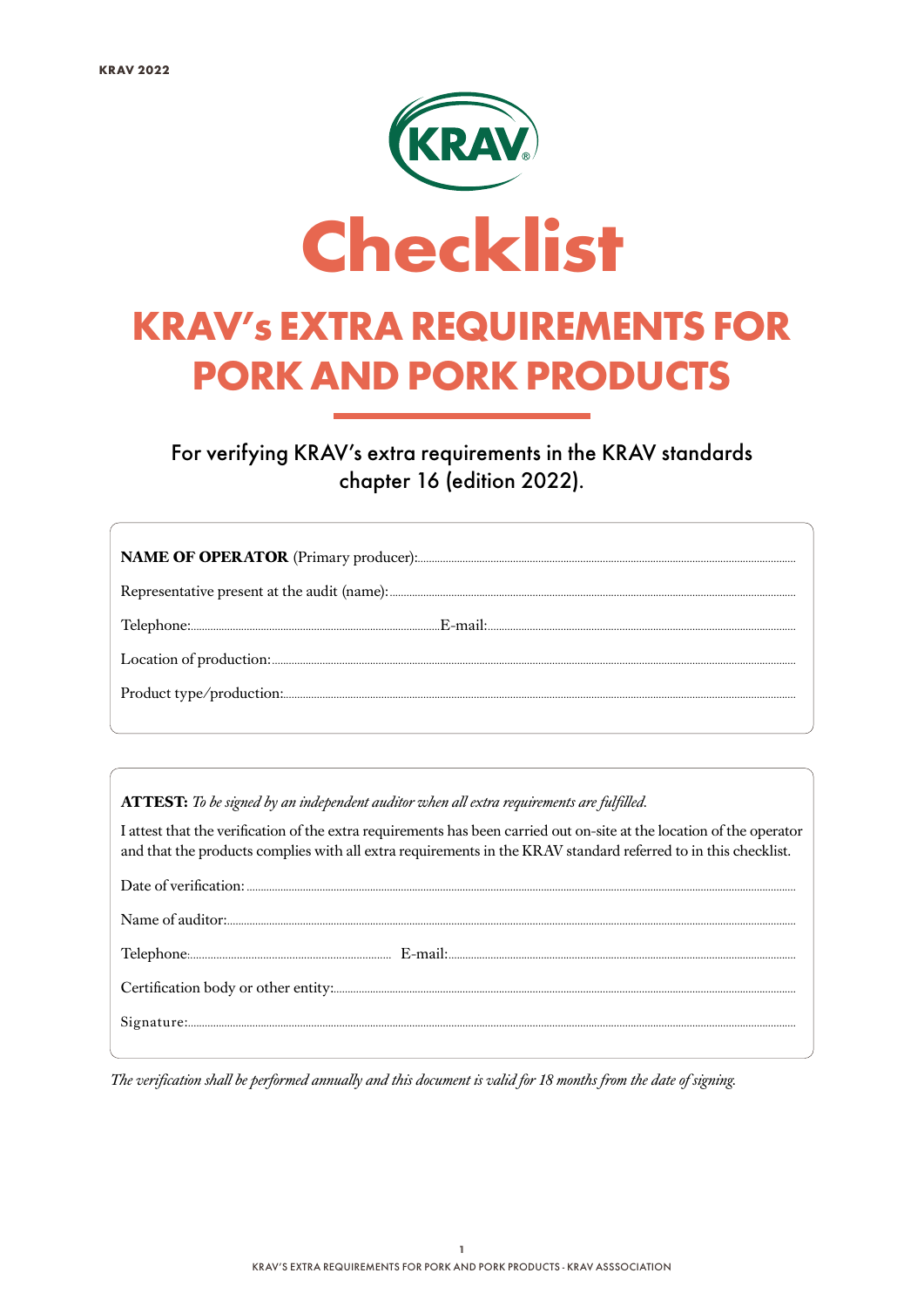#### WAYS TO VERIFY THE EXTRA REQUIREMENTS

This checklist shall be used to verify KRAV´s extra requirements in chapter 16 for the type of production mentioned above.

A prerequisite is that the operator is certified according to Regulation (EU) 2018/848 or to equivalent production rules in accordance with Article 33 in (EU) 2018/848. The product shall always be accompanied by a valid EU-certificate.

You will find more information about KRAVs extra requirements at our webpage: *[www.krav.se](www.krav.se/en/for-companies/extra-requirements-for-all-products/)* and the KRAV Standards at: *[www.krav.se/en/standards](https://www.krav.se/en/standards)*

The checklist shall be filled in and signed either by:

1. A person working as auditor at a certification body accredited for organic certification.

or

2. A person with experience from auditing according to standards for organic production or social responsibility, assigned by a KRAV-certified importer. It must be done by a person outside the company that is being audited.

KRAV has verification agreements with a number of certification bodies that can offer verification of KRAVs Extra Requirements, although any accredited Certification Body can use the checklists.

You will find a list of certification bodies with verification agreements here: *[www.krav.se](https://www.krav.se/en/asset/certification-bodies-with-verification-agreement/)*

The Operator must not use the KRAV-label, or state that the production is KRAV-certified. He or she can only state that KRAV´s extra requirements in chapter 16 (for the type of production that the checklist covers) have been verified.

The checklist is only valid as verification when all extra requirements are fulfilled. When asked for, the verification notes under each question, must be filled in.

For questions please contact: *[food@krav.se](mailto:food%40krav.se?subject=From%20extra%20requirements)*

#### 16.8.1 EXTRA REQUIREMENTS FOR ALL ANIMAL PRODUCTS

|                                                                                                                                                            | Fulfilled | Not fulfilled |  |
|------------------------------------------------------------------------------------------------------------------------------------------------------------|-----------|---------------|--|
| WITHDRAWAL PERIOD FOR VETERINARY MEDICINAL PRODUCTS                                                                                                        |           |               |  |
| • If veterinary medicinal products are used that have an approved withdrawal<br>period of zero days, then a withdrawal period of 48 hours must be applied. |           |               |  |
|                                                                                                                                                            |           |               |  |

*..........................................................................................................................................................................................................................................................*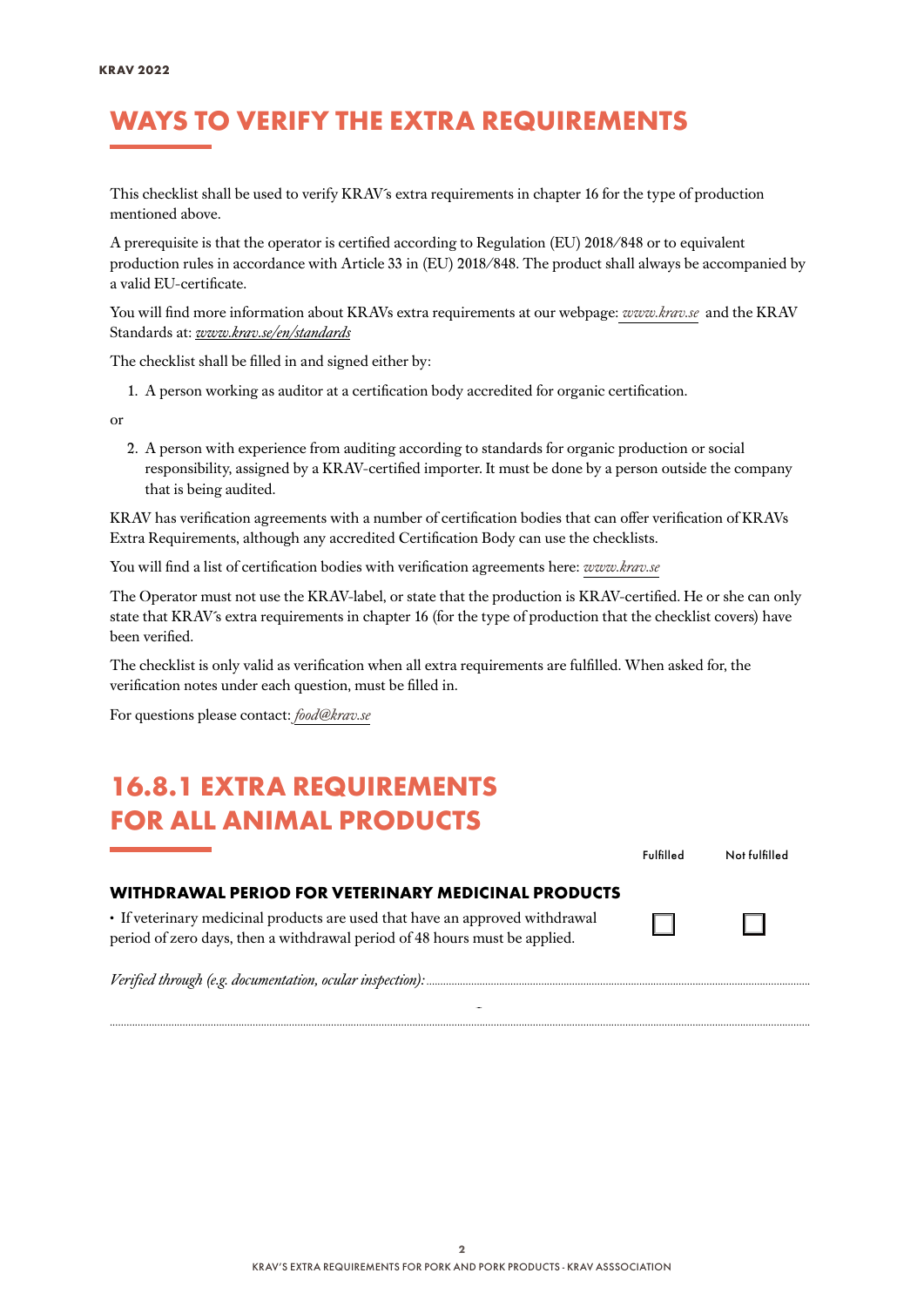## 16.8.7 EXTRA REQUIREMENTS FOR PORK

|                                                                                                                                                                                                                                                                                                                                                                                                                                                                  | Fulfilled | Not fulfilled |
|------------------------------------------------------------------------------------------------------------------------------------------------------------------------------------------------------------------------------------------------------------------------------------------------------------------------------------------------------------------------------------------------------------------------------------------------------------------|-----------|---------------|
| <b>NATURAL BEHAVIOUR</b>                                                                                                                                                                                                                                                                                                                                                                                                                                         |           |               |
| · Sows must farrow alone and protected, for example in a farrowing hut.<br>Farrowing can take place indoors if thesow has sufficient freedom and space for<br>nesting and access to abundant nesting materials.                                                                                                                                                                                                                                                  |           |               |
| · Pigs must have the opportunity to exercise their natural behavioural activities such<br>as rooting and active foraging, for example in fallow land, areas prepared for forestry<br>or lumber processing, and during the wintertime, rooting in a deep litter bed.                                                                                                                                                                                              |           |               |
| · During the warm season pigs must have access to mud baths or other water cooling.                                                                                                                                                                                                                                                                                                                                                                              |           |               |
|                                                                                                                                                                                                                                                                                                                                                                                                                                                                  |           |               |
| <b>GRAZING</b>                                                                                                                                                                                                                                                                                                                                                                                                                                                   |           |               |
| • During the growing season, all types of livestock must have access to pasture more<br>than 12 hours per day. Temporary indoor periods are permitted in the following<br>cases: sickness, severe insect infestation, farrowing, extreme weather, mating,<br>artificial insemination, or for a maximum of two weeks beforeslaughter. Boars<br>for breeding must have outdoor access during the growing season, but do<br>not need to be provided with pasturage. |           |               |
|                                                                                                                                                                                                                                                                                                                                                                                                                                                                  |           |               |
| <b>FEED SELF-SUFFICIENCY</b>                                                                                                                                                                                                                                                                                                                                                                                                                                     |           |               |
| • At least 50 % of the feed must be produced on the keeper's farm or in cooperation<br>with one or more other organic farms. Feed can also be produced and sold to a feed<br>supplier and bought from the supplier. If cooperation with other organic farmers<br>takes place, those who produce feed must receive a corresponding amount<br>of manure from the livestock operation.                                                                              |           |               |
|                                                                                                                                                                                                                                                                                                                                                                                                                                                                  |           |               |
| <b>MUTILATIONS</b>                                                                                                                                                                                                                                                                                                                                                                                                                                               |           |               |
| • It is permitted to castrate pigs younger than seven days but only with the<br>application of anesthesia and analgesia during the surgery. No other mutilation<br>than castration is permitted.                                                                                                                                                                                                                                                                 |           |               |
|                                                                                                                                                                                                                                                                                                                                                                                                                                                                  |           |               |
|                                                                                                                                                                                                                                                                                                                                                                                                                                                                  |           |               |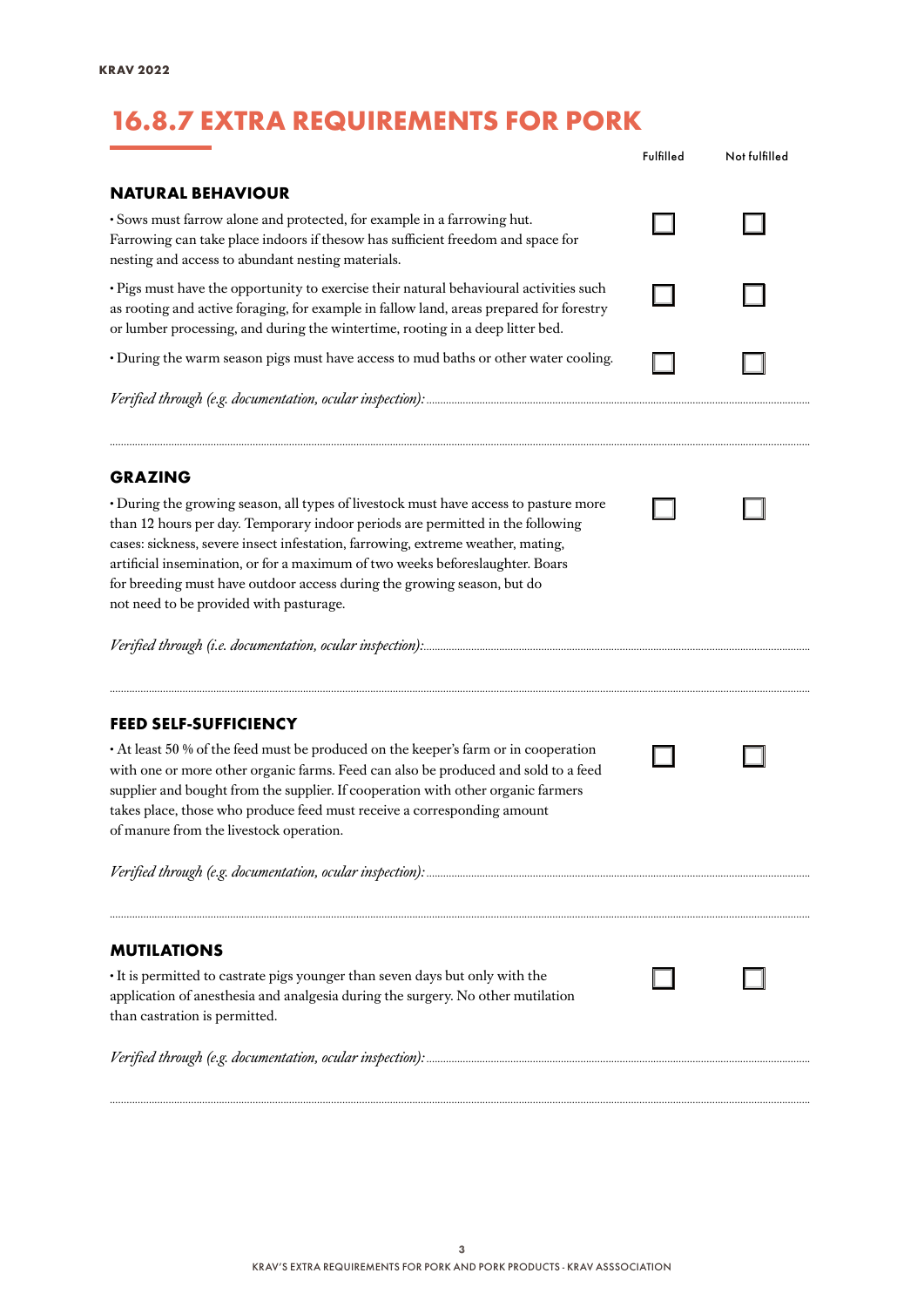## SOCIAL RESPONSIBILITY IN PRIMARY PRODUCTION



The production, including primary production, takes place in the European Union, the EEA area, Switzerland, UK, USA, Canada, Australia, New Zealand or Japan.



The operator has less than 10 employees, and are exempt from the documentation requirement.

The operator is certified according to a KRAV recognized standard for social responsibility or evaluated according to a KRAV recognized system for supplier evaluation. (Certificate or corresponding document shall be sent to the buyer.)

*If any of the conditions above are fulfilled, you do not have to fill in the checklist for social responsibility below.*

#### 16.4 SOCIAL RESPONSIBILITY – CHECKLIST

|                                                                                                                                                                                                                                                                                                               | Fulfilled | Not fulfilled |
|---------------------------------------------------------------------------------------------------------------------------------------------------------------------------------------------------------------------------------------------------------------------------------------------------------------|-----------|---------------|
| 16.4.2 National legislation on labour law must be complied with.                                                                                                                                                                                                                                              |           |               |
|                                                                                                                                                                                                                                                                                                               |           |               |
| 16.4.3 Products cannot be KRAV-certified if there are human rights violations<br>associated with the production. Activities where production takes place must<br>comply with the ILO core conventions, the UN Convention on the Rights of the<br>Child, and the UN Universal Declaration of Human Rights. (K) |           |               |
|                                                                                                                                                                                                                                                                                                               |           |               |
| 16.4.4 Forced or involuntary labour is prohibited.                                                                                                                                                                                                                                                            |           |               |
|                                                                                                                                                                                                                                                                                                               |           |               |
| 16.4.5 Employees must be treated equally, provided with the same opportunities<br>and not be subjected to discrimination.                                                                                                                                                                                     |           |               |
|                                                                                                                                                                                                                                                                                                               |           |               |
| 16.4.6. It is prohibited to employ children under 15 years of age. (K)<br>ILO's exception for limited extra work in accordance with ILO convention 138 applies.                                                                                                                                               |           |               |
| Verified through (e.g. documentation, ocular inspection, worker interviews):                                                                                                                                                                                                                                  |           |               |

*..........................................................................................................................................................................................................................................................*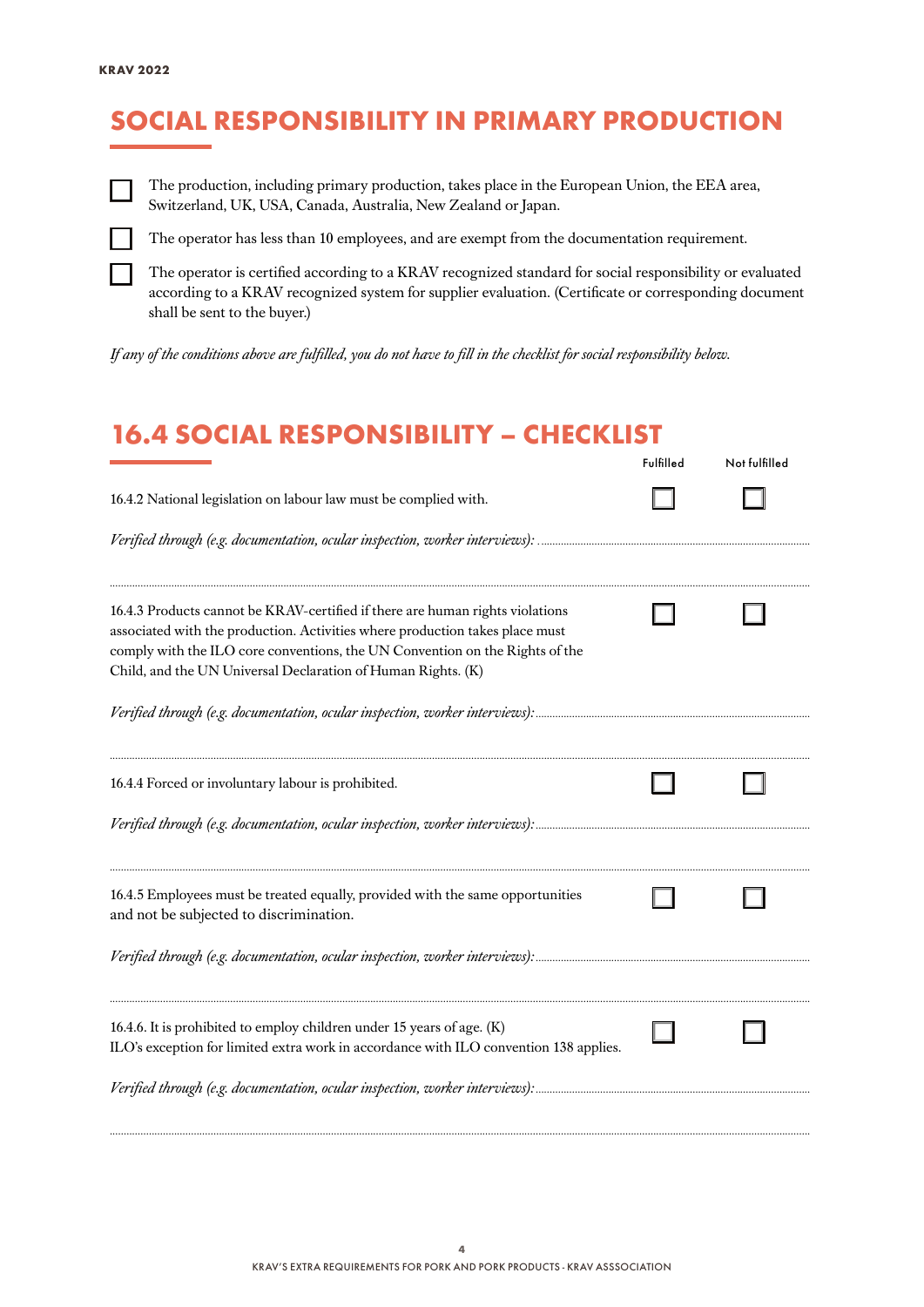# 16.4 SOCIAL RESPONSIBILITY – CHECKLIST

|                                                                                                                                                 | Fulfilled | Not fulfilled |
|-------------------------------------------------------------------------------------------------------------------------------------------------|-----------|---------------|
| 16.4.7 When child and young employees under 18 years of age are hired, it must<br>be ensured that:                                              |           |               |
| the work is not harmful to their health or development<br>the number of hours or scheduling of work does not affect<br>their school attendance. |           |               |
|                                                                                                                                                 |           |               |
| 16.4.8. Employees must have the opportunity to organize and the right<br>to collective bargaining.                                              |           |               |
|                                                                                                                                                 |           |               |
| 16.4.9. Employers must comply at the least with the alternative which follows that<br>most benefits employees:                                  |           |               |
| the statutory minimum wage in each respective country or<br>the industry standard implemented through collective bargaining<br>agreements.      |           |               |
|                                                                                                                                                 |           |               |
| 16.4.10. National legislation regarding working hours and overtime<br>must be complied with.                                                    |           |               |
|                                                                                                                                                 |           |               |
| 16.4.11. The work environment must be safe and not present a health risk.                                                                       |           |               |
|                                                                                                                                                 |           |               |
| 16.4.12. All employees must have a binding employment contract.                                                                                 |           |               |
|                                                                                                                                                 |           |               |

*..........................................................................................................................................................................................................................................................*